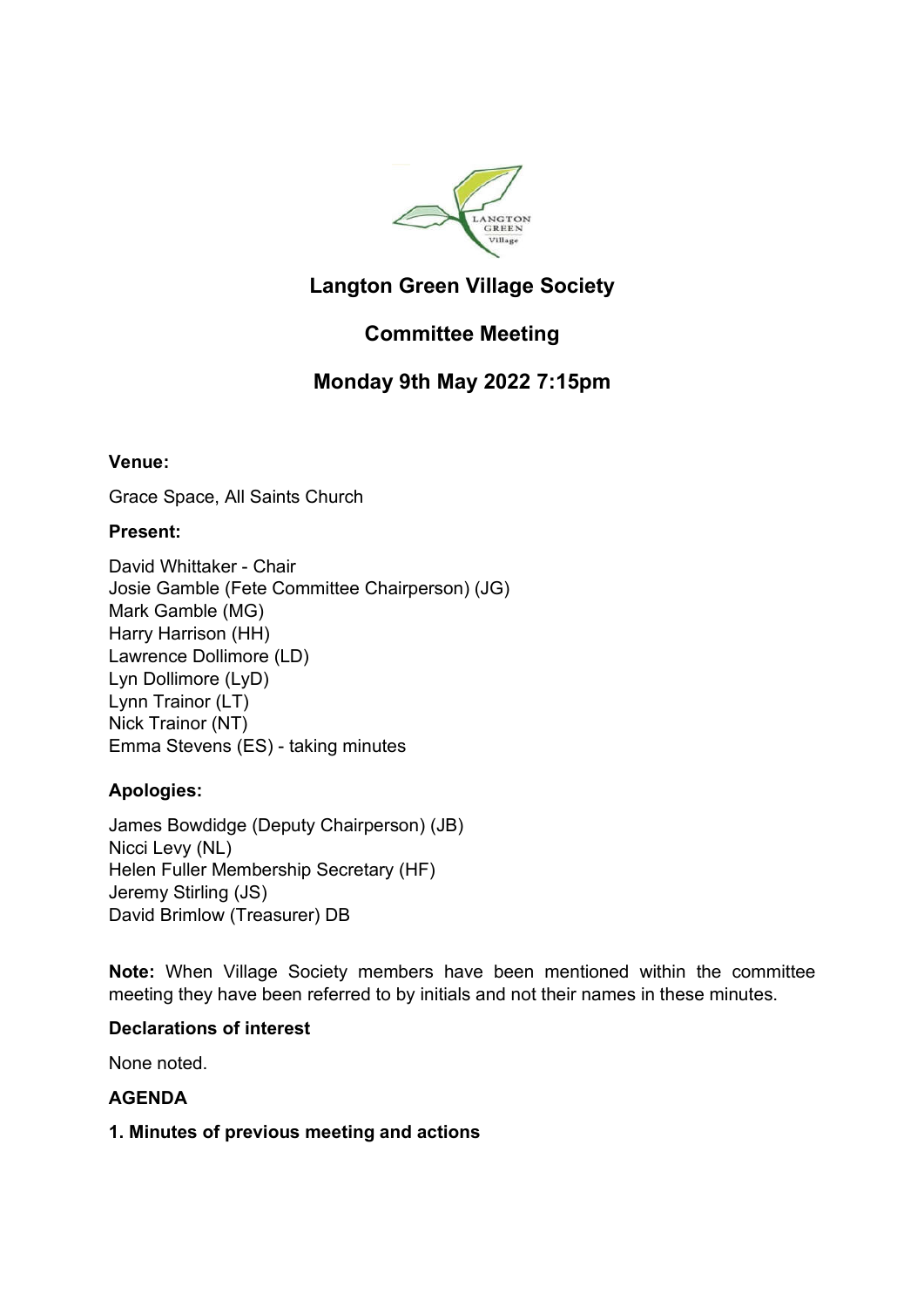LD - reported on the bins - he had prior to the meeting sent out a detailed list of bin locations. Various discussion points followed. The Rural Society bought 3 bins and are therefore for us to maintain. DW suggested we subcontract in a similar way to the benches for bin maintenance, and potentially utilise the handyman that works with SPC.

*ACTION - LD to draft letter from DW to SPC and speak to EL to see if the SPC Groundsperson could maintain our bins (and possibly benches).*

*ACTION – DW to speak to NL about identifying a maintenance person.*

## **2. Charity application update**

MG explained that the application is in and has been for 2 weeks. He has suggested that this process could take up to 8 weeks and he will report as soon as he can.

### **3. Events**

**- AGM** DW advised that constitutionally we need to have an AGM and felt we should do this soon keeping in mind

1. it is low key - simple/factual as we have already had the EGM

2. it is an opportunity to reiterate 'this is what we do/this is who we are'

*ACTION - DW to speak to NL to arrange a date*

## *-* **Music in Langton 'Spring Serenade' Ukraine fundraiser – LT to report**

LT felt the evening was a real success, approximately 160 attended and a total of £3500 raised. In all the evening was well supported but the clear up was lacking in volunteers and needs thinking about for future events so that it doesn't come down to one or two people. LD mentioned that the church was very cold. Unfortunately to improve the acoustics the heating had to be off. NT suggested we look further at the marketing, so people know exactly what they are getting for each event. i.e. professional v amateur. The toilets in Grace Space were also an issue as the queues were very long and held up the second half.

#### *ACTION - LT to meet with NL and JB*

#### **- Cricket match – DW to report**

100 to 120 people watching a really great event. HH reported the beer ran out! It was a super family event and DW advised potential for 20/20 cricket on a Thursday evening. LGCC has 12 games throughout the season and HH suggested we advertise and support.

- **Rude Mechanicals** – Ticket sales are down and we have been asked to ramp up the publicity and some enthusiasm for the show taking place on 1 June at the school. JB emailed and requested we all advertise and promote as take up slow. HH suggested that people might be waiting to see if the weather is good before buying tickets.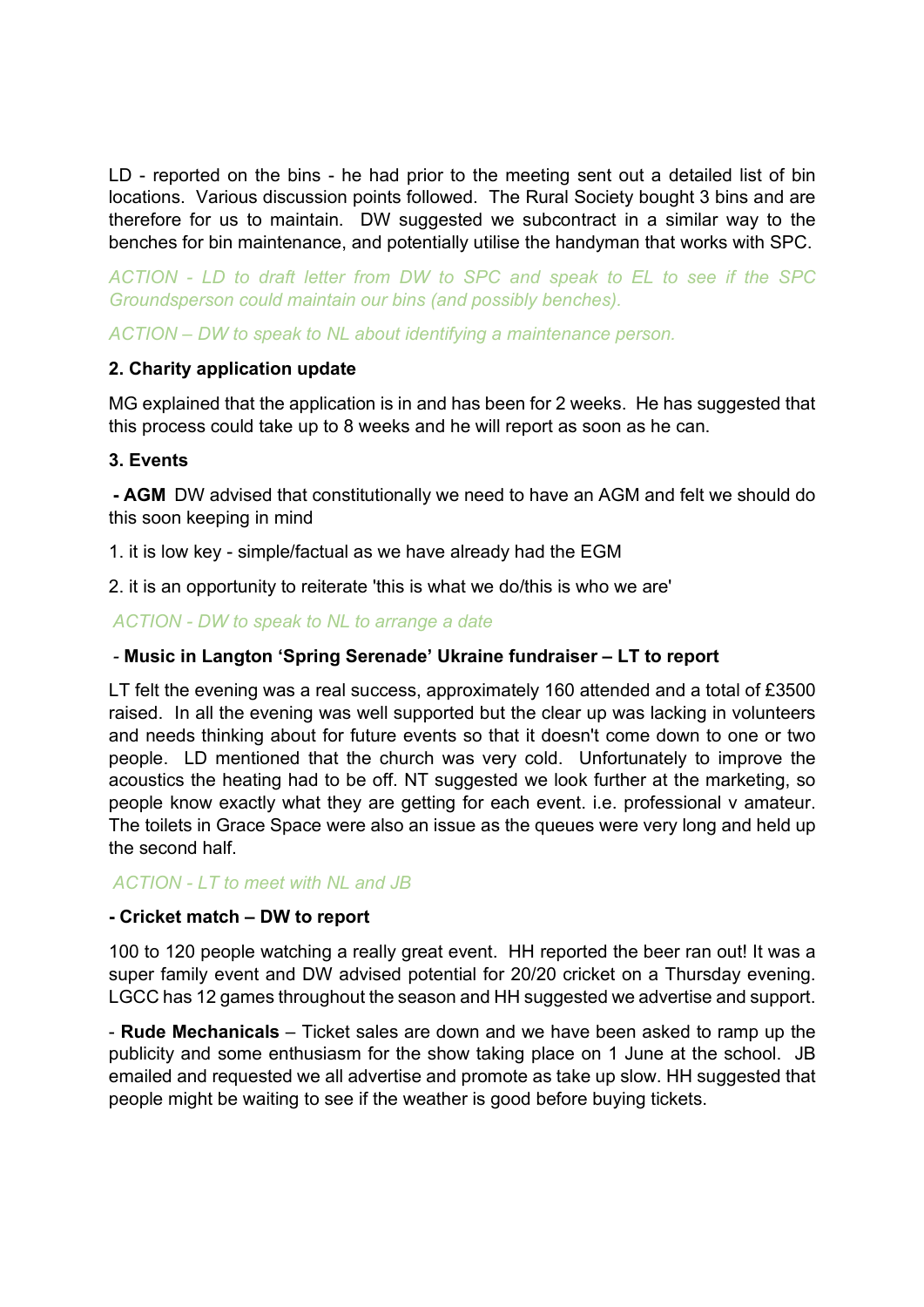- **QPJ Street Parties** – JB and NL will coordinate distribution of the party packs week commencing 16 May 2022.

## *-* **Fete – JG to report**

1. new marquees arrived and JG, MG and HH did a trial run before the meeting. Super easy to erect - and take down. The cost for the small one was £1400 and £1800 for the larger. Perhaps we should consider disposing of all our old marquees and buying more new ones and hiring them out to cover the costs. DW suggested we invest after the fete - ES suggested we sell the current marquees after the fete by advertising prior to and having a 'for sale' label on them so people can buy, take down and take away on the day.

2. Volunteers needed for all aspects of the fete. Door to door collections in June and then set up, on the day and day and clear up. ES suggested to JG that using the Covid neighbourhood network would be a good idea. ES will meet with JG to move this forward.

3. Decision to not have a fete programme, to save on paper, time, and unnecessary wastage. The idea that a sample flyer advertising the fete with arena events and timings on will be enough and then we ask local business to donate directly to the fete to advertise by sponsoring a stall.

4. Where will the money we raise go? Ukraine? Discussions regarding this focused on having a clear idea of how and where the money is spent might encourage volunteers to come forward but also general support for the event. NT suggested we consider moving to every other year for the fete, JG advised volunteers and support was essential as it is a huge thing to organise.

#### A*CTION - all of us to support, and encourage volunteers*

## **4. Road Safety – DW to report**

DW advised that SPC has disappointingly not yet engaged with Kent Highways, since he presented Langton proposals in January 2022. SPC Clerk has advised Kent Highways initial meeting to take place before end June 2022.

#### **5. Financial Position**

DB will report fully at the next meeting.

MG advised he had been looking at the way we are banking and will give this further consideration with DB.

## **6. Greenleaf / Op Cherry Blossom – JB to send in report re QPJ plaque and caring for the trees on The Green**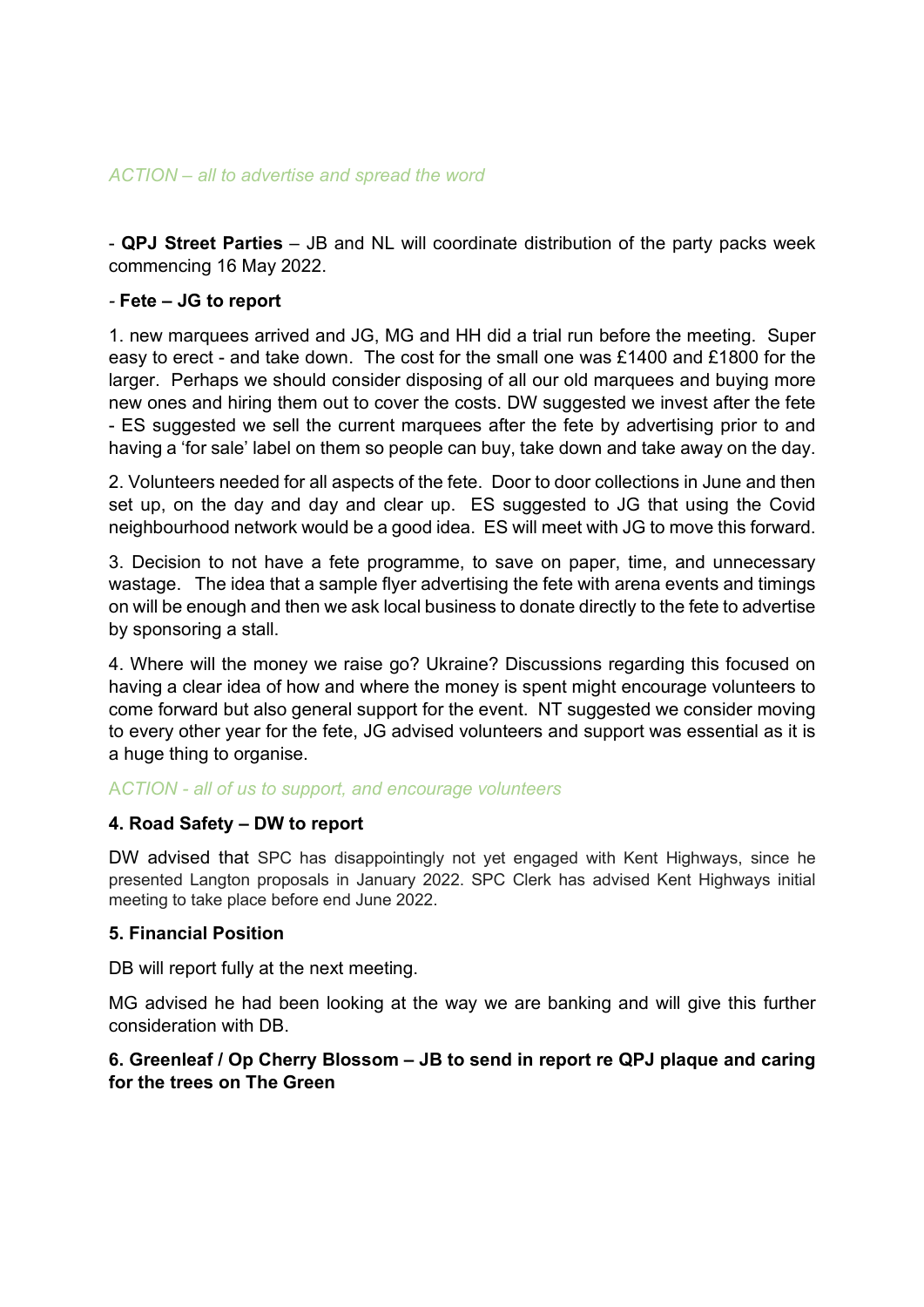The Queen's Jubilee Cherry Trees – now able to water, further compliments from Green residents

## *ACTION - JB to source commemorative plaque*

### **7. Gatwick**

Deferred to a future date.

### **8. Website update, update – NT to report**

*LD and NT to lead on this. Some discussion around waiting to get charitable status confirmed but NT felt we should push on get the basics preparatory work done and add logo and prettiness in due course.* 

#### *ACTION - NT and LD to meet*

### **9. Equipment status – JS and MG to report**

See previous discussion regarding marquees.

#### **10. AOB**

a. Benches - DW emphasised a date is required for installation of the bench paid for by the Hoare family.

#### *ACTION - HH and MG to sort before the next meeting*

b. summer beautification: hanging baskets / litter - As per previous discussion re litter bins. The hanging baskets are up and glorious - volunteers in place to water them.

c. Student sponsorships / bursaries - LyD advised no more for the moment. George de Carle requested £250 to use for a trip in July 2023. Agreed we would pledge this amount and then we have money available for future requests.

*ACTION - NL to republish information on social media re the offering to students to contact us for sponsorship* 

*d. THRIVE - HH and LT explain a little about the new THRIVE project and how it will be launched. HH advised he and a team of supporters of this new project would be doing a walk to raise money - he asked us to support, share and get involved.* 

*e.* DW brought Emma Quig to the meeting to learn more about engagement with the Village Society.

*f.* DW advised he is stepping down as chair but intends to stay on the committee. He advised that work and family commitments were just too huge and so will propose JB takes over as chair at the AGM